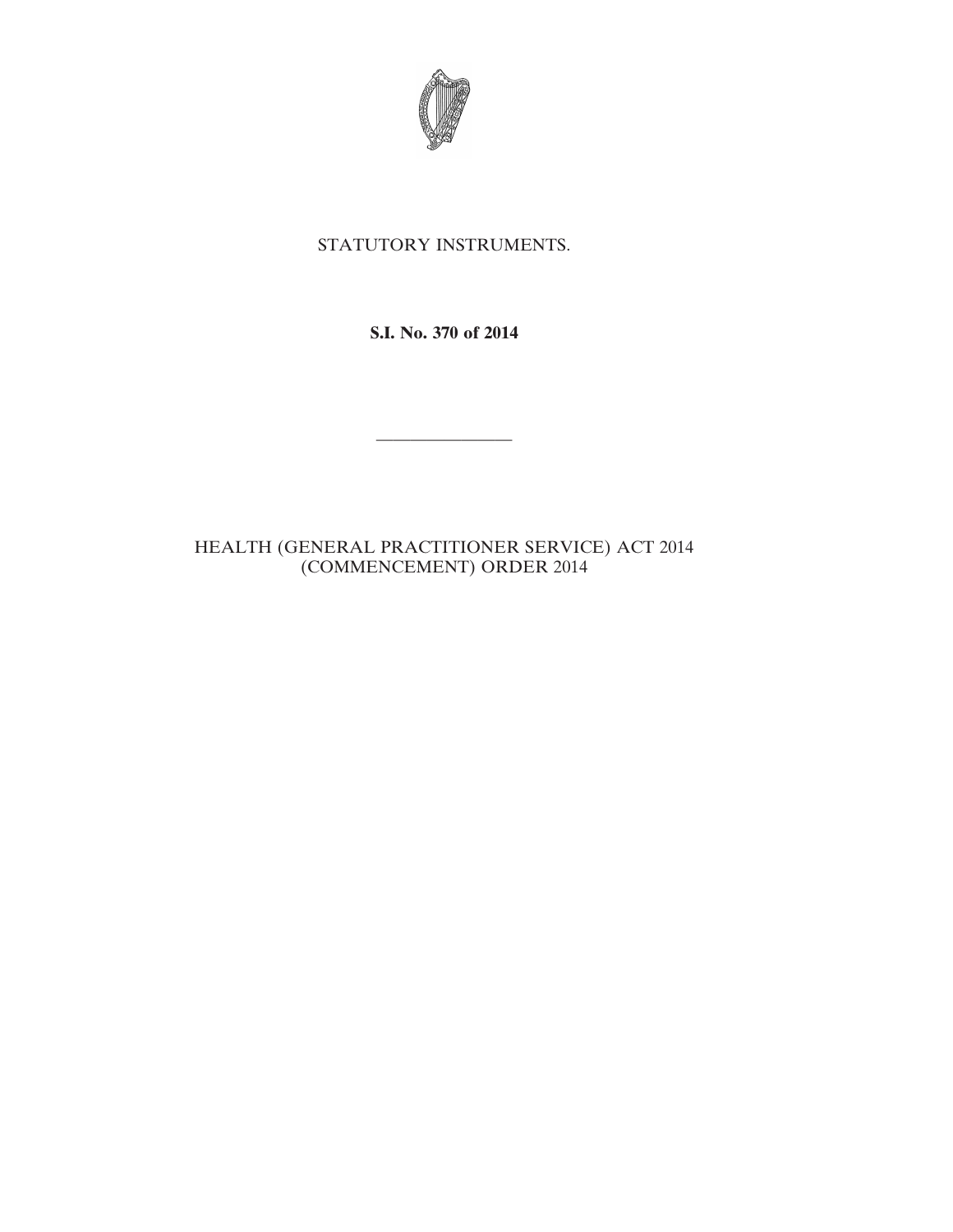## HEALTH (GENERAL PRACTITIONER SERVICE) ACT 2014 (COMMENCEMENT) ORDER 2014

I, LEO VARADKAR, Minister for Health, in exercise of the powers conferred on me by section 10(4) of the Health (General Practitioner Service) Act 2014 (No. 28 of 2014), hereby order as follows:

1. This Order may be cited as the Health (General Practitioner Service) Act 2014 (Commencement) Order 2014.

2. The 5th day of August 2014 is appointed as the day on which sections 7, 8 and 10(3) of the Health (General Practitioner Service) Act 2014 (No. 28 of 2014) come into operation.

L.S.

GIVEN under my Official Seal, 1 August 2014.

> LEO VARADKAR, Minister for Health.

*Notice of the making of this Statutory Instrument was published in "Iris Oifigiúil" of* 8*th August*, 2014.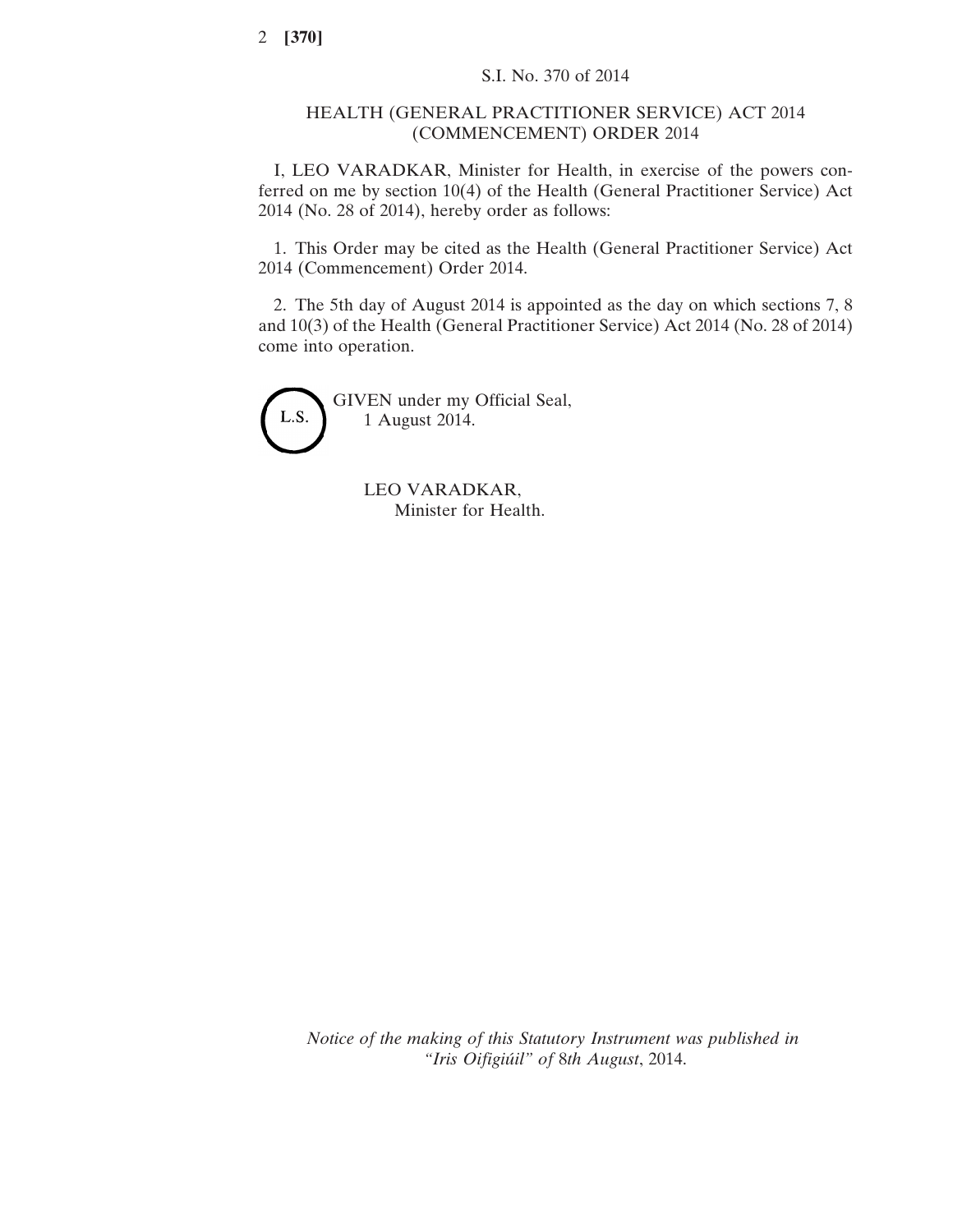**[370]** 3

## EXPLANATORY NOTE

*(This note is not part of the Instrument and does not purport to be a legal interpretation)*

This Order brings into operation on 5th August, 2014, certain provisions of the Health (General Practitioner Service) Act 2014 in relation to amending a definition in the Nursing Homes Support Scheme Act, 2009; repealing and replacing section 8 of the Opticians Act, 1956 to provide for the years which are to be election years for the purposes of that Act.